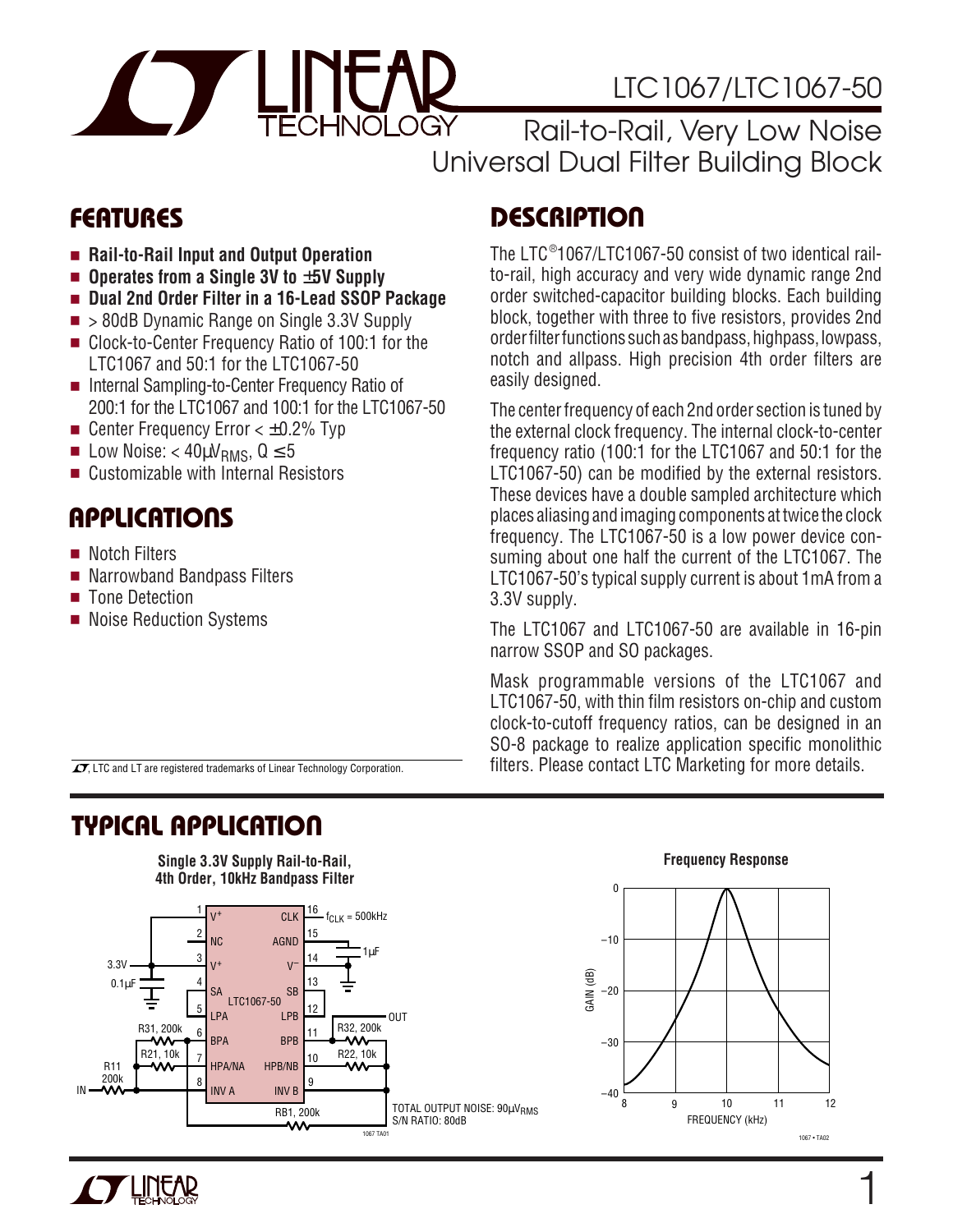| <b>Operating Temperature Range</b>         |  |
|--------------------------------------------|--|
|                                            |  |
|                                            |  |
|                                            |  |
| Lead Temperature (Soldering, 10 sec) 300°C |  |

### **ABSOLUTE MAXIMUM RATINGS <sup>W</sup> <sup>W</sup> <sup>W</sup> <sup>U</sup> PACKAGE/ORDER INFORMATION <sup>U</sup> <sup>W</sup> <sup>U</sup>**



Consult factory for Military grade parts.

### **ELECTRICAL CHARACTERISTICS** LTC1067 (internal op amps) V<sub>S</sub> = 4.75V, T<sub>A</sub> = 25°C, unless otherwise noted.

| <b>PARAMETER</b>                     | <b>CONDITIONS</b>                     | MIN  | <b>TYP</b> | <b>MAX</b> | <b>UNITS</b> |
|--------------------------------------|---------------------------------------|------|------------|------------|--------------|
| <b>Operating Supply Range</b>        |                                       | 3    |            | 11         | V            |
| Positive Output Voltage Swing        | $V_S = 3V$ , $R_1 = 10k$              | 2.65 | 2.80       |            | V            |
|                                      | $V_S = 4.75V$ , R <sub>1</sub> = 10k  | 4.25 | 4.50       |            | V            |
|                                      | $V_S = \pm 5V$ , R <sub>1</sub> = 10k | 4.15 | 4.50       |            | V            |
| <b>Negative Output Voltage Swing</b> | $V_S = 3V$ , $R_L = 10k$              |      | 0.020      | 0.200      | V            |
|                                      | $V_S = 4.75V$ , R <sub>1</sub> = 10k  |      | 0.025      | 0.225      | V            |
|                                      | $V_S = \pm 5V$ , R <sub>L</sub> = 10k |      | $-4.96$    | $-4.80$    | V            |
| <b>Output Short-Circuit Current</b>  | $V_S = 3V$                            |      | 16/1.0     |            | mA           |
| (Source/Sink)                        | $V_S = 4.75V$                         |      | 33/2.2     |            | mA           |
|                                      | $V_S = \pm 5V$                        |      | 70/7.2     |            | mA           |
| DC Open-Loop Gain                    | $R_1 = 10k$                           |      | 90         |            | dB           |
| <b>GBW Product</b>                   | $R_1 = 10k$                           |      | 2.8        |            | <b>MHz</b>   |
| <b>Slew Rate</b>                     | $R_1 = 10k$                           |      | 2.25       |            | $V/\mu s$    |

**LTC1067** (complete filter)  $V_S = 4.75V$ ,  $f_{CLK} = 250kHz$ ,  $T_A = 25°C$ , unless otherwise noted.

| <b>PARAMETER</b>                                            | <b>CONDITIONS</b>                                                                | MIN | <b>TYP</b>      | <b>MAX</b> | <b>UNITS</b>  |
|-------------------------------------------------------------|----------------------------------------------------------------------------------|-----|-----------------|------------|---------------|
| Center Frequency Range, $f_0$ (Note 1)                      |                                                                                  |     | $0.001$ to 20   |            | kHz           |
| Input Frequency Range                                       |                                                                                  |     | 0 to 1          |            | <b>MHz</b>    |
| Clock-to-Center Frequency, f <sub>CLK</sub> /f <sub>O</sub> | $V_S = 3V$ , $f_{Cl K} = 250$ kHz, Mode 1, $f_Q = 2.5$ kHz, Q = 5                |     | $100:1 \pm 0.2$ |            | $\frac{0}{0}$ |
|                                                             | $R1 = R3 = 49.9k$ , $R2 = 10k$                                                   |     |                 | $\pm 0.70$ | $\frac{0}{0}$ |
|                                                             | $V_S = 4.75V$ , $f_{C-K} = 250$ kHz, Mode 1, $f_0 = 2.5$ kHz, Q = 5              |     | $100:1 \pm 0.2$ |            | $\frac{0}{0}$ |
|                                                             | $R1 = R3 = 49.9k$ , $R2 = 10k$                                                   |     |                 | $\pm 0.70$ | $\frac{0}{0}$ |
|                                                             | $V_S = \pm 5V$ , f <sub>ClK</sub> = 500kHz, Mode 1, f <sub>0</sub> = 5kHz, Q = 5 |     | $100:1 \pm 0.2$ |            | $\frac{0}{0}$ |
|                                                             | $R1 = R3 = 49.9k$ , $R2 = 10k$                                                   |     |                 | $\pm 0.70$ | $\frac{0}{0}$ |
| Clock-to-Center Frequency Ratio,                            | $V_S = 3V$ , $f_{C-K} = 250$ kHz, Q = 5                                          |     | $\pm 0.1$       | $\pm 0.35$ | $\frac{0}{0}$ |
| Side-to-Side Matching                                       | $V_S = 4.75V$ , $f_{C1 K} = 250kHz$ , Q = 5                                      |     | $\pm 0.1$       | $\pm 0.35$ | $\frac{0}{0}$ |
|                                                             | $V_S = \pm 5V$ , $f_{C1 K} = 500kHz$ , Q = 5                                     |     | $\pm 0.1$       | $\pm 0.35$ | $\%$          |

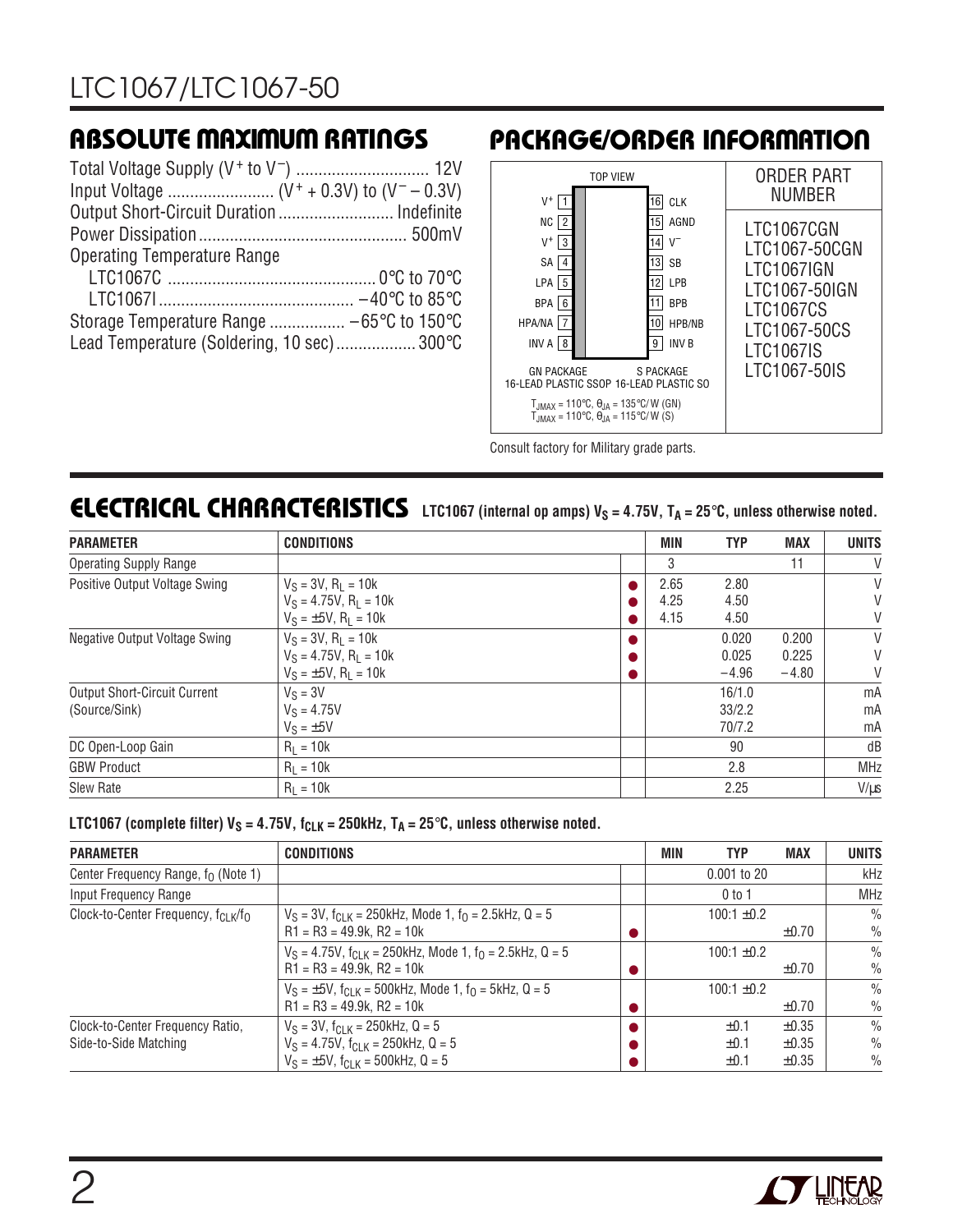### **ELECTRICAL CHARACTERISTICS**

LTC1067 (complete filter)  $V_S = 4.75V$ ,  $f_{CLK} = 250kHz$ ,  $T_A = 25°C$ , unless otherwise noted.

| <b>PARAMETER</b>                       | <b>CONDITIONS</b>                                 | <b>MIN</b> | <b>TYP</b> | <b>MAX</b> | <b>UNITS</b>         |
|----------------------------------------|---------------------------------------------------|------------|------------|------------|----------------------|
| Q Accuracy                             | $V_S = 3V$ , $f_{C-K} = 250$ kHz, Q = 5           |            | $\pm 0.5$  | $+2$       | $\frac{0}{0}$        |
|                                        | $V_S = 4.75V$ , $f_{CLK} = 250kHz$ , $Q = 5$      |            | $\pm 0.5$  | ±2         | $\frac{0}{0}$        |
|                                        | $V_S = \pm 5V$ , $f_{C-K} = 500$ kHz, Q = 5       |            | $\pm 0.5$  | ±2         | $\%$                 |
| f <sub>0</sub> Temperature Coefficient |                                                   |            | ±1         |            | ppm/°C               |
| Q Temperature Coefficient              |                                                   |            | ±5         |            | $ppm$ <sup>o</sup> C |
| DC Offset Voltage (See Table 2)        | $V_{OS1}$ (DC Offset of Input Inverter)           |            | $\pm 3$    | ±18        | mV                   |
|                                        | V <sub>OS2</sub> (DC Offset of First Integrator)  |            | ±4         | ±22        | mV                   |
|                                        | V <sub>OS3</sub> (DC Offset of Second Integrator) |            | ±4         | ±22        | mV                   |
| Clock Feedthrough                      |                                                   |            | 150        |            | µV <sub>RMS</sub>    |
| <b>Maximum Clock Frequency</b>         | $Q < 2.5$ , $V_S = \pm 5V$                        |            | 2.0        |            | <b>MHz</b>           |
| <b>Power Supply Current</b>            | $V_S = 3V$ , $f_{C1 K} = 250kHz$                  |            | 2.50       | 4.5        | mA                   |
|                                        | $V_S = 4.75V$ , $f_{C1 K} = 250kHz$               |            | 3.00       | 5.5        | mA                   |
|                                        | $V_S = \pm 5V$ , $f_{CIR} = 500$ kHz              |            | 4.35       | 7.5        | mA                   |

#### **LTC1067-50 (internal op amps)**  $V_S = 4.75V$ ,  $T_A = 25^\circ C$ , unless otherwise noted.

| <b>PARAMETER</b>                    | <b>CONDITIONS</b>                     | MIN  | <b>TYP</b> | <b>MAX</b> | <b>UNITS</b> |
|-------------------------------------|---------------------------------------|------|------------|------------|--------------|
| <b>Operating Supply Range</b>       |                                       | 2.7  |            | 11         | V            |
| Positive Output Voltage Swing       | $V_S = 3V$ , $R_L = 10k$              | 2.65 | 2.80       |            | V            |
|                                     | $V_S = 4.75V$ , R <sub>1</sub> = 10k  | 4.25 | 4.50       |            | V            |
|                                     | $V_S = \pm 5V$ , R <sub>1</sub> = 10k | 4.15 | 4.50       |            | V            |
| Negative Output Voltage Swing       | $V_S = 3V$ , $R_1 = 10k$              |      | 0.020      | 0.200      | V            |
|                                     | $V_S = 4.75V$ , R <sub>1</sub> = 10k  |      | 0.025      | 0.225      | V            |
|                                     | $V_S = \pm 5V$ , R <sub>1</sub> = 10k |      | $-4.96$    | $-4.80$    | V            |
| <b>Output Short-Circuit Current</b> | $V_S = 3V$                            |      | 16/0.6     |            | mA           |
| (Source/Sink)                       | $V_S = 4.75V$                         |      | 33/1.2     |            | mA           |
|                                     | $V_S = \pm 5V$                        |      | 70/5.7     |            | mA           |
| DC Open-Loop Gain                   | $R_1 = 10k$                           |      | 90         |            | dB           |
| <b>GBW Product</b>                  | $R_1 = 10k$                           |      | 1.9        |            | <b>MHz</b>   |
| Slew Rate                           | $R_1 = 10k$                           |      | 0.8        |            | $V/\mu s$    |

LTC1067-50 (complete filter)  $V_S = 4.75V$ ,  $f_{CLK} = 125kHz$ ,  $T_A = 25°C$ , unless otherwise noted.

| <b>PARAMETER</b>                                          | <b>CONDITIONS</b>                                                                                                                             | MIN | <b>TYP</b>                          | <b>MAX</b>                             | <b>UNITS</b>                                    |
|-----------------------------------------------------------|-----------------------------------------------------------------------------------------------------------------------------------------------|-----|-------------------------------------|----------------------------------------|-------------------------------------------------|
| Center Frequency Range, $f_0$ (Note 1)                    |                                                                                                                                               |     | $0.001$ to 40                       |                                        | kHz                                             |
| Input Frequency Range                                     |                                                                                                                                               |     | $0$ to 1                            |                                        | <b>MHz</b>                                      |
| Clock-to-Center Frequency, fcl K/fo                       | $V_S = 3V$ , $f_{C-K} = 125$ kHz, Mode 1, $f_0 = 2.5$ kHz, Q = 5<br>$R1 = R3 = 49.9k$ , $R2 = 10k$                                            |     | $50:1 \pm 0.2$                      | $\pm 0.75$                             | $\frac{0}{0}$<br>$\frac{0}{0}$                  |
|                                                           | $V_S = 4.75V$ , $f_{Cl K} = 125kHz$ , Mode 1, $f_{O} = 2.5kHz$ , Q = 5<br>$R1 = R3 = 49.9k$ , $R2 = 10k$                                      |     | $50:1 \pm 0.2$                      | $\pm 0.75$                             | $\frac{0}{0}$<br>$\frac{0}{0}$                  |
|                                                           | $V_S = \pm 5V$ , $f_{CLK} = 250$ kHz, Mode 1, $f_0 = 5$ kHz, Q = 5<br>$R1 = R3 = 49.9k$ , $R2 = 10k$                                          |     | $50:1 \pm 0.3$                      | $\pm 0.75$                             | $\frac{0}{0}$<br>$\frac{0}{0}$                  |
| Clock-to-Center Frequency Ratio,<br>Side-to-Side Matching | $V_S = 3V$ , $f_{CIR} = 125kHz$ , $Q = 5$<br>$V_S = 4.75V$ , $f_{C1 K} = 125kHz$ , Q = 5<br>$V_S = \pm 5V$ , f <sub>CLK</sub> = 250kHz, Q = 5 |     | $\pm 0.2$<br>$\pm 0.2$<br>$\pm 0.2$ | $\pm 0.55$<br>$\pm 0.55$<br>$\pm 0.55$ | $\frac{0}{0}$<br>$\frac{0}{0}$<br>$\frac{0}{0}$ |
| Q Accuracy                                                | $V_S = 3V$ , $f_{CIR} = 125kHz$ , Q = 5<br>$V_S = 4.75V$ , $f_{C-K} = 125kHz$ , Q = 5<br>$V_S = \pm 5V$ , $f_{C-K} = 250$ kHz, Q = 5          |     | $\pm 0.5$<br>$\pm 0.5$<br>$\pm 0.5$ | $+2$<br>$+2$<br>$+2$                   | $\frac{0}{0}$<br>$\frac{0}{0}$<br>$\frac{0}{0}$ |

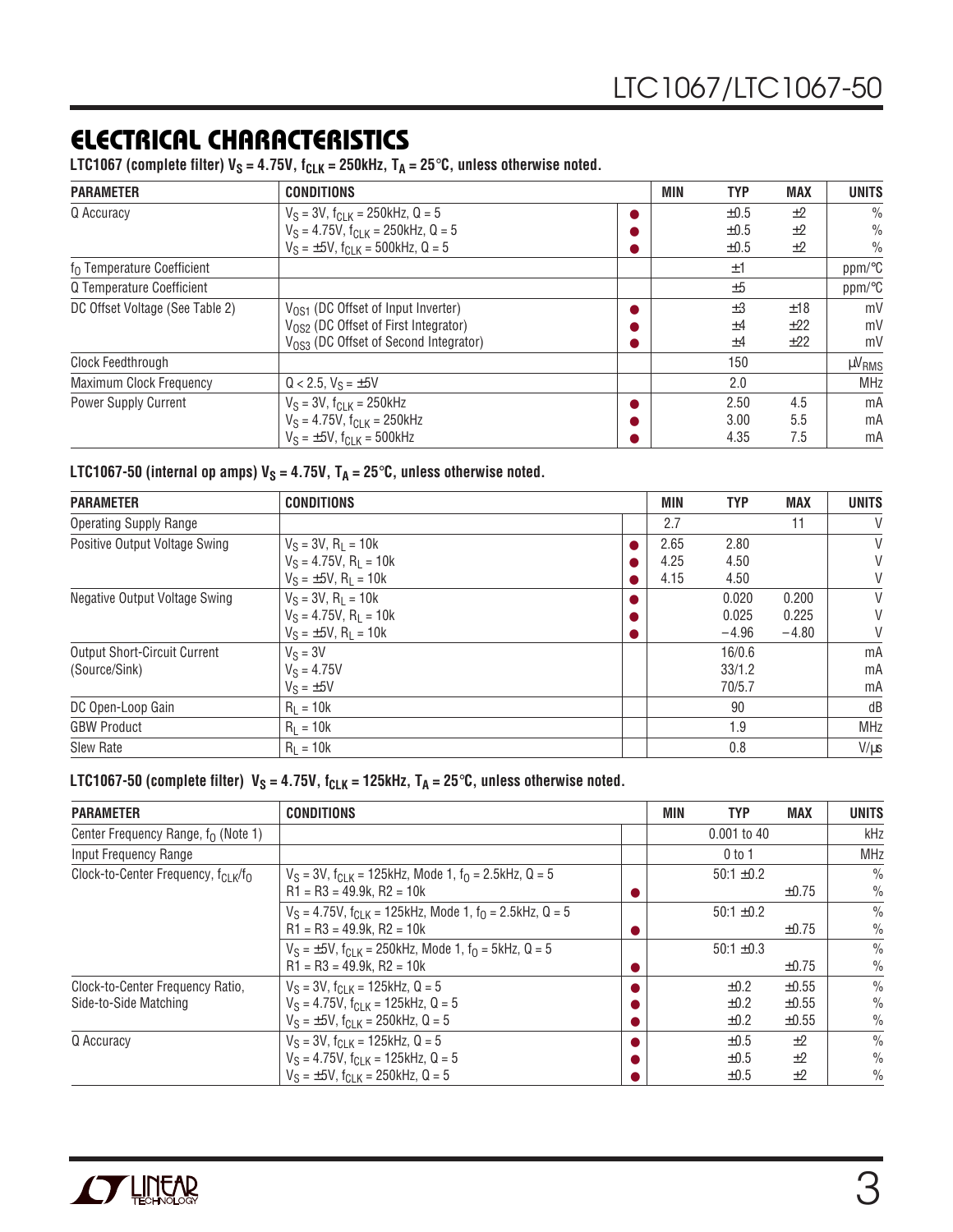### **ELECTRICAL CHARACTERISTICS**

LTC1067-50 (complete filter)  $V_S = 4.75V$ ,  $f_{CLK} = 125kHz$ ,  $T_A = 25°C$ , unless otherwise noted.

| <b>PARAMETER</b>                       | <b>CONDITIONS</b>                                 | MIN | <b>TYP</b> | <b>MAX</b> | <b>UNITS</b>      |
|----------------------------------------|---------------------------------------------------|-----|------------|------------|-------------------|
| f <sub>0</sub> Temperature Coefficient |                                                   |     | $\pm 1$    |            | ppm/°C            |
| Q Temperature Coefficient              |                                                   |     | ±5         |            | ppm/°C            |
| DC Offset Voltage (See Table 2)        | V <sub>OS1</sub> (DC Offset of Input Inverter)    |     | $\pm 3$    | ±18        | mV                |
|                                        | V <sub>OS2</sub> (DC Offset of First Integrator)  |     | ±4         | ±22        | mV                |
|                                        | V <sub>OS3</sub> (DC Offset of Second Integrator) |     | ±4         | ±22        | mV                |
| Clock Feedthrough                      |                                                   |     | 150        |            | µV <sub>RMS</sub> |
| Maximum Clock Frequency                | $Q < 2.5$ , $V_S = \pm 5V$                        |     | 2.0        |            | <b>MHz</b>        |
| <b>Power Supply Current</b>            | $V_S = 3V$ , $f_{CLK} = 125kHz$                   |     | 1.00       | 2.5        | mA                |
|                                        | $V_S = 4.75V$ , $f_{CJK} = 125kHz$                |     | 1.45       | 3.0        | mA                |
|                                        | $V_S = \pm 5V$ , $f_{CIR} = 250kHz$               |     | 2.35       | 4.0        | mA                |

The  $\bullet$  denotes the specifications which apply over the full operating temperature range.

**Note 1:** See Typical Performance Characteristics.

### **TYPICAL PERFORMANCE CHARACTERISTICS W U**



INPUT VOLTAGE (V<sub>RMS</sub>)

1

1067 G04

 $\overline{2}$ 

**LTC1067 Maximum Q vs Center Frequency (Modes 2 where R4 < 10R2, 3)** 50















 $0.1$ 

–100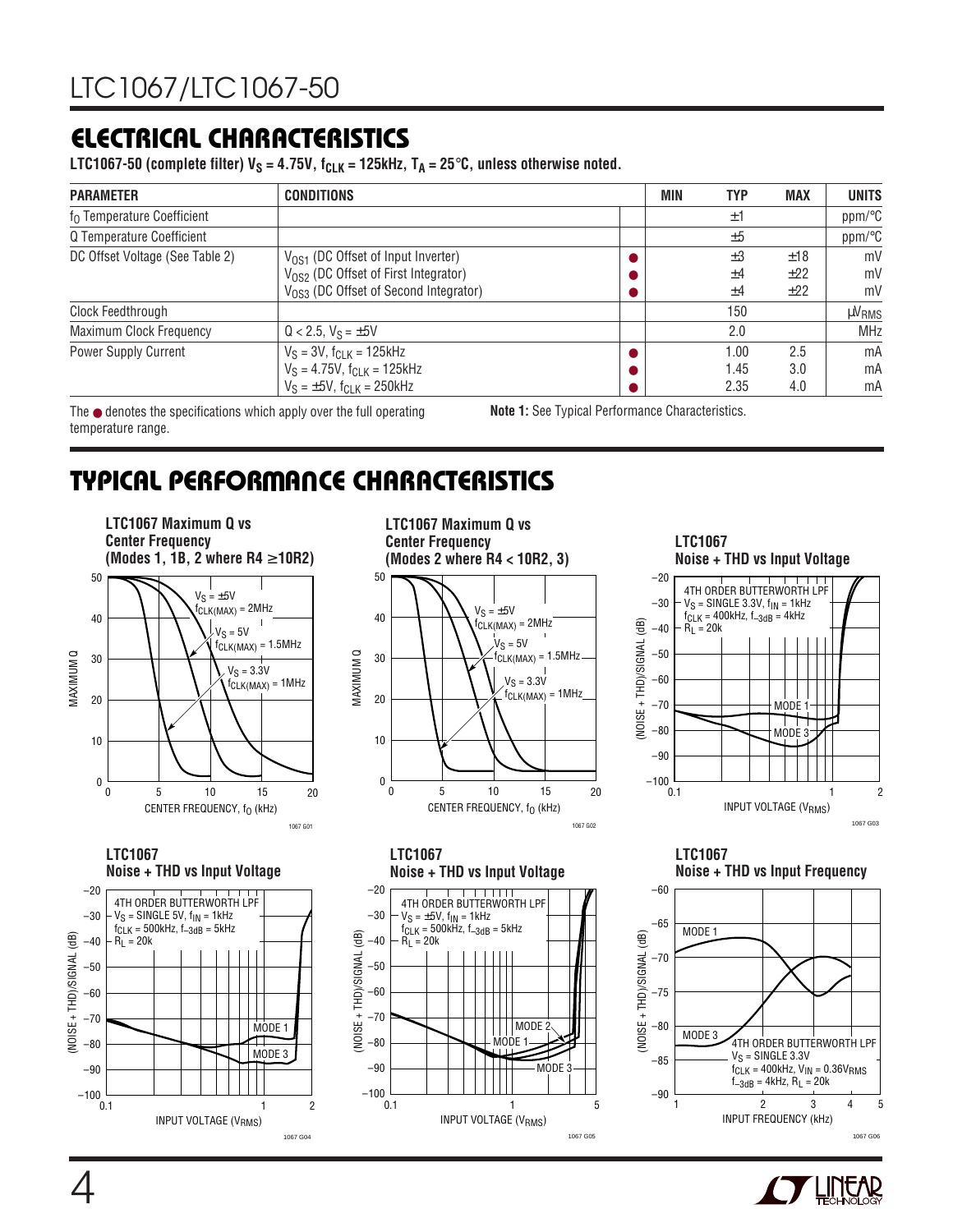### **TYPICAL PERFORMANCE CHARACTERISTICS W U**





**LTC1067 Power Supply Current vs Power Supply**



**Maximum Q vs Center Frequency (Modes 1, 1B, 2 Where R4** ≥ **10R2)**

1067 G11

1067 G08



**LTC1067-50 Noise + THD vs Input Voltage**





0

10

 $\Omega$ 

CENTER FREQUENCY, f<sub>O</sub> (kHz)

10 20 30

40

1067 G13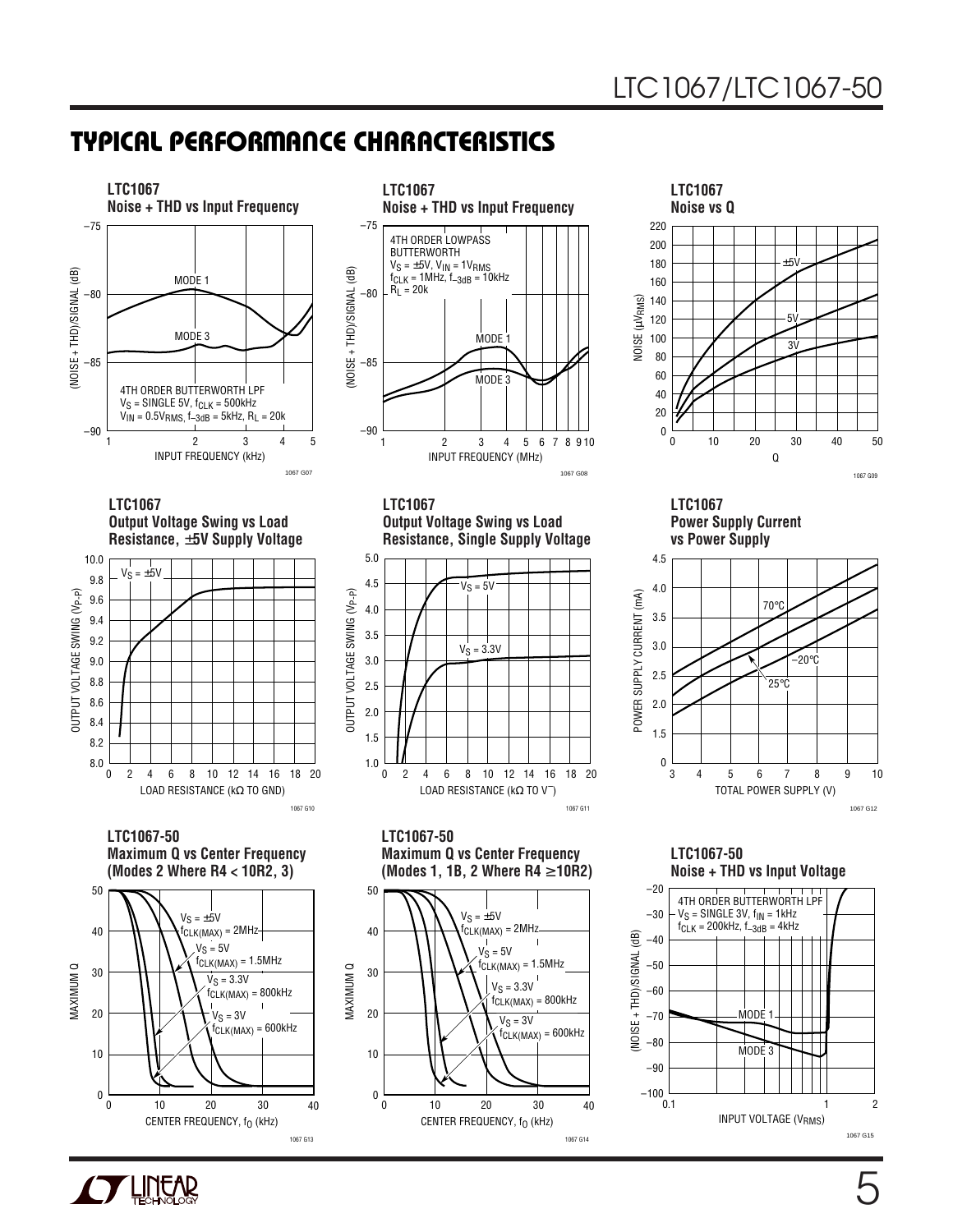### **TYPICAL PERFORMANCE CHARACTERISTICS W U**



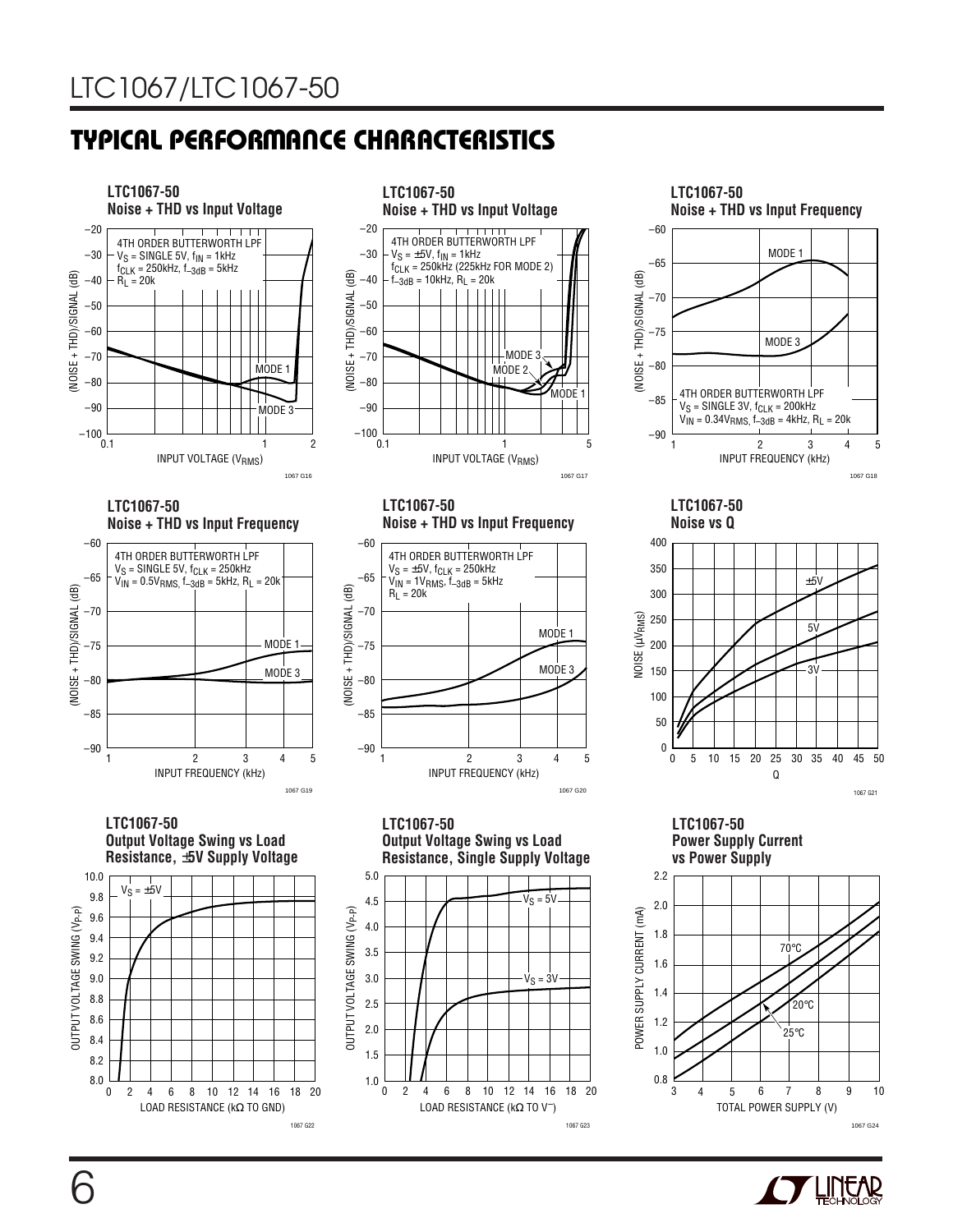### **TYPICAL PERFORMANCE CHARACTERISTICS W U**



### **PIN FUNCTIONS U UU**

**V<sup>+</sup>, V<sup>-</sup> (Pins 1, 3,14)**: The V<sup>+</sup> (Pins 1, 3) and the V<sup>-</sup> (Pin 14) should each be bypassed with a 0.1 $\mu$ F capacitor to an adequate analog ground. The filter's power supplies should be isolated from other digital or high voltage analog supplies. A low noise linear supply is recommended. Using a switching power supply will lower the signal-to-



noise ratio of the filter. The supply's power-up slew rate should be less than 1V/ $\mu$ s. When V<sup>+</sup> is applied before V<sup>-</sup>, and V<sup>-</sup> is allowed to go above ground, a diode should clamp V<sup>-</sup> to prevent latch-up. Figures 1 and 2 show typical connections for dual and single supply operation.





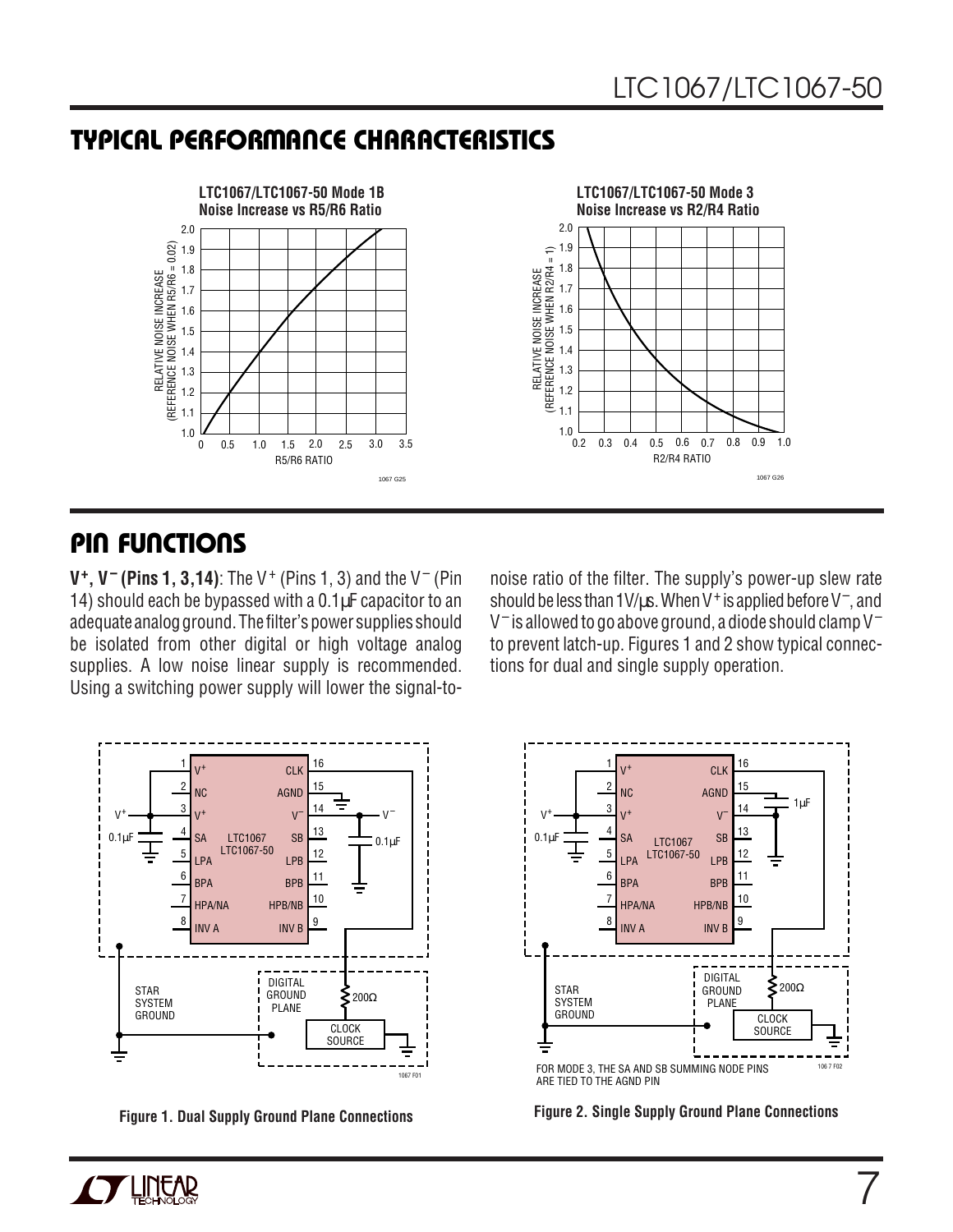### **PIN FUNCTIONS U UU**

**SA, SB (Pins 4, 13):** Summing Inputs. The summing pins' connection, along with the other resistor connections, determine the circuit topology (mode) of each 2nd order section. These pins should never be left floating.

**LPA, BPA, HPA/NA, HPB/NB, BPB, LPB (Pins 5, 6, 7, 10, 11, 12):** Output Pins. Each 2nd order section of the LTC1067 has three outputs which typically source 33mA and sink 2mA. Driving coaxial cable, capacitive loads or resistive loads less than 10k will degrade the total harmonic distortion performance of any filter design. Refer to Output Loading in the Applications Information section for more details. When evaluating the distortion or noise performance of a filter, the output should be buffered with a wideband amplifier.

**INV A, INV B (Pins 8, 9):** Inverting Input. These pins are the high impedance inverting inputs of internal op amps. They are susceptible to stray capacitance coupling to low impedance nodes such as signal outputs and power supply lines. Resistors that are connected from a signal output to the inverting input pin should be located as close to the inverting input as possible.

**AGND (Pin 15):** Analog Ground. The filter performance depends on the quality of the analog signal ground. For either dual or single supply operation, an analog ground plane surrounding the package is recommended. The analog ground plane should be connected to any digital ground at a single point. For dual supply operation Pin 15 is connected to the analog ground plane. For single supply operation Pin 15 should be bypassed to the analog ground plane with at least a 1µF capacitor. An on-chip resistive voltage divider sets the bias at one-half of the supply.

**CLK (Pin 16):** Clock Input. Any CMOS logic clock source with a square-wave output and a 50% duty cycle  $(\pm 10\%)$ is an adequate clock source for the device. The power supply for the clock source should not be the filter's power supply. The analog ground for the filter should be connected to the clock's ground at a single point only. Table 1 shows the clock's low and high level threshold values for dual supply or single supply operation. Logic low level signals must be greater than the negative supply voltage. With a  $\pm$ 5V power supply, the clock levels may be either  $\pm$ 5V or 0V to 5V. Logic high level signals should be less than the positive supply voltage. However, when the positive supply voltage is either 3V or 3.3V, the clock signal can be as high as 5.5V.

**Table 1. Clock Source High and Low Threshold Levels**

| <b>POWER SUPPLY</b> | <b>HIGH LEVEL</b> | <b>LOW LEVEL</b> |
|---------------------|-------------------|------------------|
| $+5V$               | > 2.2V            | < 0.50V          |
| Single 5V           | > 2.2V            | < 0.50V          |
| Single 3V, 3.3V     | > 2V              | < 0.40V          |

Sine waves are not recommended for the clock input. The clock signal should be routed from the right side of the IC package to avoid coupling to any power supply lines or input or output signal paths. A 200 $\Omega$  resistor between the clock source and Pin 16 will slow down the rise and fall times of the clock to reduce charge coupling of the clock. This will result in less clock feedthrough noise on the output signal.

### **BLOCK DIAGRAM**



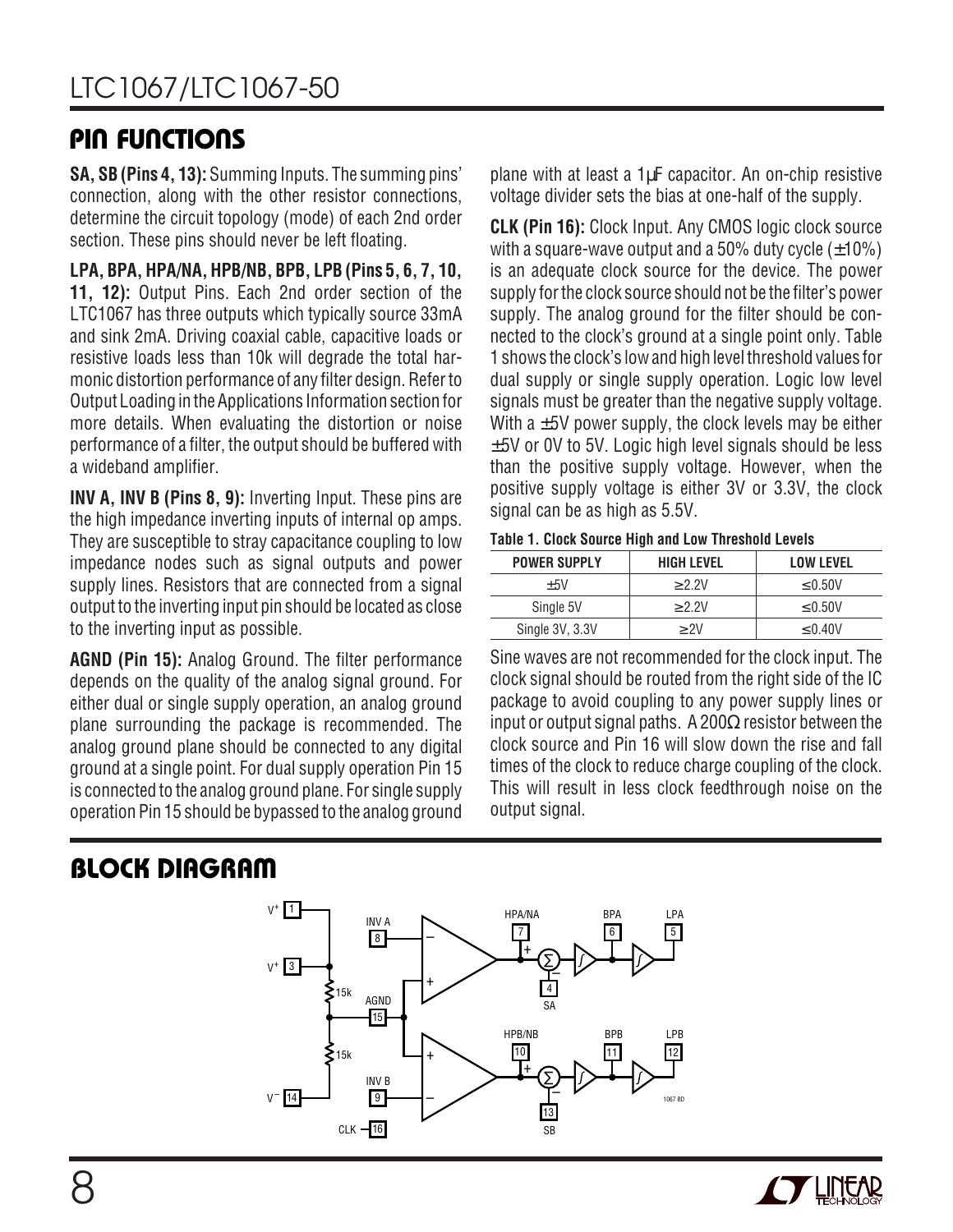### **MODES OF OPERATION**

Linear Technology's universal switched-capacitor filters are designed with a fixed internal, nominal  $f_{CLK}/f_{OL}$  ratio. The LTC1067 has a 100:1  $f_{\text{Cl K}}/f_0$  ratio and the LTC1067-50 has a 50:1  $f_{CLK}/f_0$  ratio. Filter designs often require the  $f_{\text{Cl K}}/f_0$  ratio of each section to be different from the nominal ratio and in most cases different from each other. Ratios other than the nominal value are possible with external resistors. Operating modes use external resistors, connected in different arrangements to realize different  $f_{CLK}/f_0$  ratios. By choosing the proper mode, the  $f_{\text{CL K}}/f_0$  ratio can be increased or decreased from the part's nominal ratio.

The choice of operating mode also effects the transfer function at the HP/N pins. The LP and BP pins always give the lowpass and bandpass transfer functions respectively, regardless of the mode utilized. The HP/N pins have a different transfer function depending on the mode used. Mode 1 yields a notch transfer function. Mode 3 yields a highpass transfer function. Mode 2 yields a highpassnotch transfer function (i.e., a highpass with a stopband notch). More complex transfer functions, such as lowpass-notch, allpass or complex zeros, are achieved by summing two or more of the LP, BP or HP/N outputs. This is illustrated in sections Mode 2n and Mode 3a.

Choosing the proper mode(s) for a particular application is not trivial and involves much more than just adjusting the  $f_{\text{Cl K}}/f_0$  ratio. Listed here are six of the nearly twenty modes available. To make the design process simpler and quicker, Linear Technology has developed the FilterCAD<sup>™</sup> for Windows® design software. FilterCAD is an easy-touse, powerful and interactive filter design program. The designer can enter a few filter specifications and the program produces a full schematic. FilterCAD allows the designer to concentrate on the filter's transfer function and not get bogged down in the details of the design. Alternatively, those who have experience with the Linear Technology family of parts can control all of the details themselves. For a complete listing of all the operating modes, consult the appendices of the FilterCAD manual or the Help files in FilterCAD. FilterCAD can be obtained free of charge on the Linear Technology web site (http:// www.linear-tech.com) or you can order the FilterCAD CD-ROM by contacting Linear Technology's marketing department.<br>Mindows is a registered trademark of Microsoft Corporation.<br>Windows is a registered trademark of Microsoft Corporation.

#### **Mode 1**

In Mode 1, the ratio of the external clock frequency to the center frequency of each 2nd order section is internally fixed at the part's nominal ratio. Figure 3 illustrates Mode 1 providing 2nd order notch, lowpass and bandpass outputs. Mode 1 can be used to make high order Butterworth lowpass filters; it can also be used to make low Q notches and for cascading 2nd order bandpass functions tuned at the same center frequency. Mode 1 is faster than Mode 3.

Please refer to the Operating Limits paragraph under Applications Information for a guide to the use of capacitor  $C_{\text{C}}$ .



**Figure 3. Mode 1, 2nd Order Filter Providing Notch, Bandpass and Lowpass Outputs**

#### **Mode 1b**

Mode 1b is derived from Mode 1. In Mode 1b (Figure 4) two additional resistors R5 and R6 are added to lower the amount of voltage fed back from the lowpass output into the input of the SA (or SB) switched-capacitor summer. This allows the filter's clock-to-center frequency ratio to be adjusted beyond the part's nominal ratio. Mode 1b maintains the speed advantages of Mode 1 and should be considered an optimum mode for high Q designs with  $f_{CLK}$ to  $f_{\text{CUTOFF}}$  (or  $f_{\text{CENTER}}$ ) ratios greater than the part's nominal ratio.

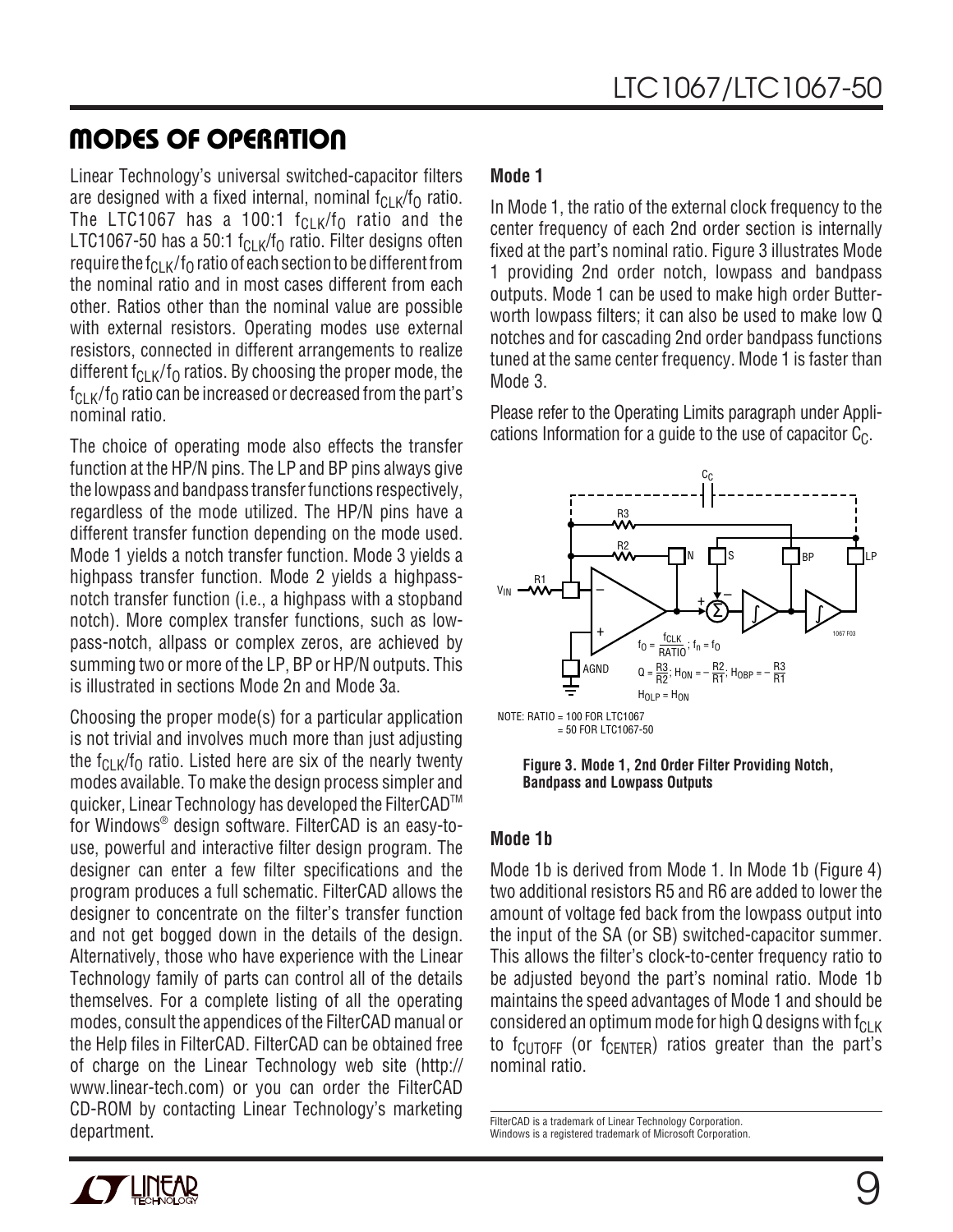# LTC1067/LTC1067-50

# **MODES OF OPERATION**



**Figure 4. Mode 1b, 2nd Order Filter Providing Notch, Bandpass and Lowpass Outputs**

The parallel combination of R5 and R6 should be kept below 5k.

Please refer to the Operating Limits paragraph under Applications Information for a quide to the use of capacitor  $C_{\text{C}}$ .

#### **Mode 3**

In Mode 3, the ratio of the external clock frequency to the center frequency of each 2nd order section can be adjusted above or below the part's nominal ratio. Figure 5 illustrates Mode 3, the classical state variable configuration, providing highpass, bandpass and lowpass 2nd order filter functions. Mode 3 is slower than Mode 1. Mode 3 can be used to make high order all-pole bandpass, lowpass and highpass filters.

Please refer to the Operating Limits paragraph under Applications Information for a guide to the use of capacitor  $C_{\text{C}}$ .

#### **Mode 2**

Mode 2 is a combination of Mode 1 and Mode 3, shown in Figure 6. With Mode 2, the clock-to-center frequency ratio,  $f_{CLK}/f_0$ , is always less than the part's nominal ratio. The advantage of Mode 2 is that it provides less sensitivity to resistor tolerances than does Mode 3. Mode 2 has a highpass-notch output where the notch frequency depends solely on the clock frequency and is therefore less than the center frequency,  $f_0$ .

Please refer to the Operating Limits paragraph under Applications Information for a guide to the use of capacitor  $C_{\text{C}}$ .









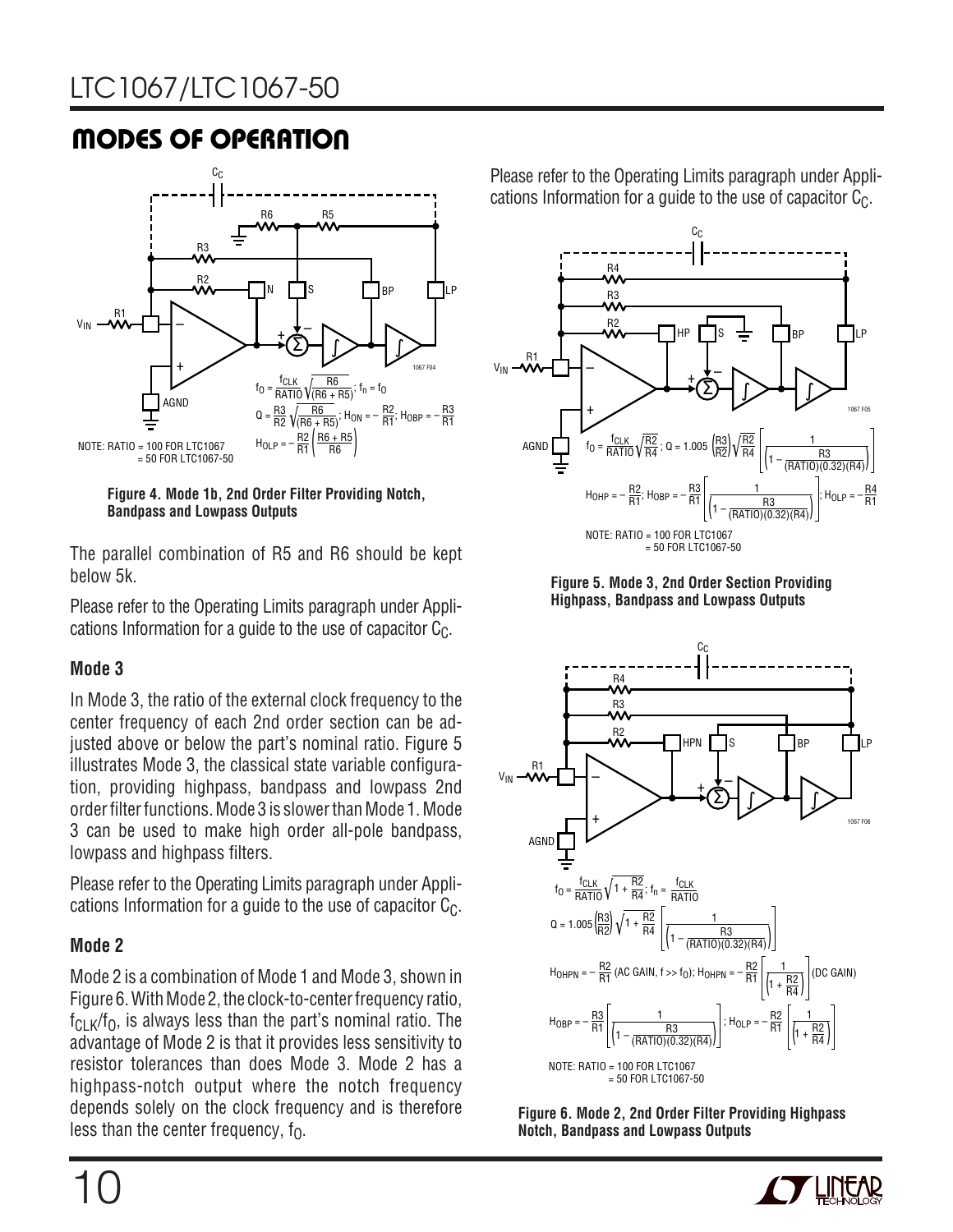### **MODES OF OPERATION**

#### **Mode 3a**

This is an extension of Mode 3 where the highpass and lowpass outputs are summed through two external resistors,  $R_H$  and  $R_I$ , to create a notch (see Figure 7). Mode 3a is more versatile than Mode 2 because the notch frequency can be higher or lower than the center frequency of the 2nd order section. The external op amp of Figure 7 is not always required. When cascading the sections of the LTC1067, the highpass and lowpass outputs can be summed directly into the inverting input of the next section.

Please refer to the Operating Limits paragraph under Applications Information for a guide to the use of capacitor  $C_{C}$ .

#### **Mode 2n**

This mode extends the circuit topology of Mode 3a to Mode 2 (Figure 8) where the highpass-notch and lowpass outputs are summed through two external resistors,  $R_H$ and  $R_1$ , to create a lowpass output with a notch higher in frequency than the notch in Mode 2. This mode, shown in Figure 8, is most useful in lowpass elliptic designs. When cascading the sections of the LTC1067, the highpassnotch and lowpass outputs can be summed directly into the inverting input of the next section.

Please refer to the Operating Limits paragraph under Applications Information for a guide to the use of capacitor  $C_{\text{C}}$ .



**Figure 7. Mode 3a, 2nd Order Filter Providing a Highpass Notch or Lowpass Notch Output**



**Figure 8. Mode 2n, 2nd Order Filter Providing a Lowpass Notch Output**

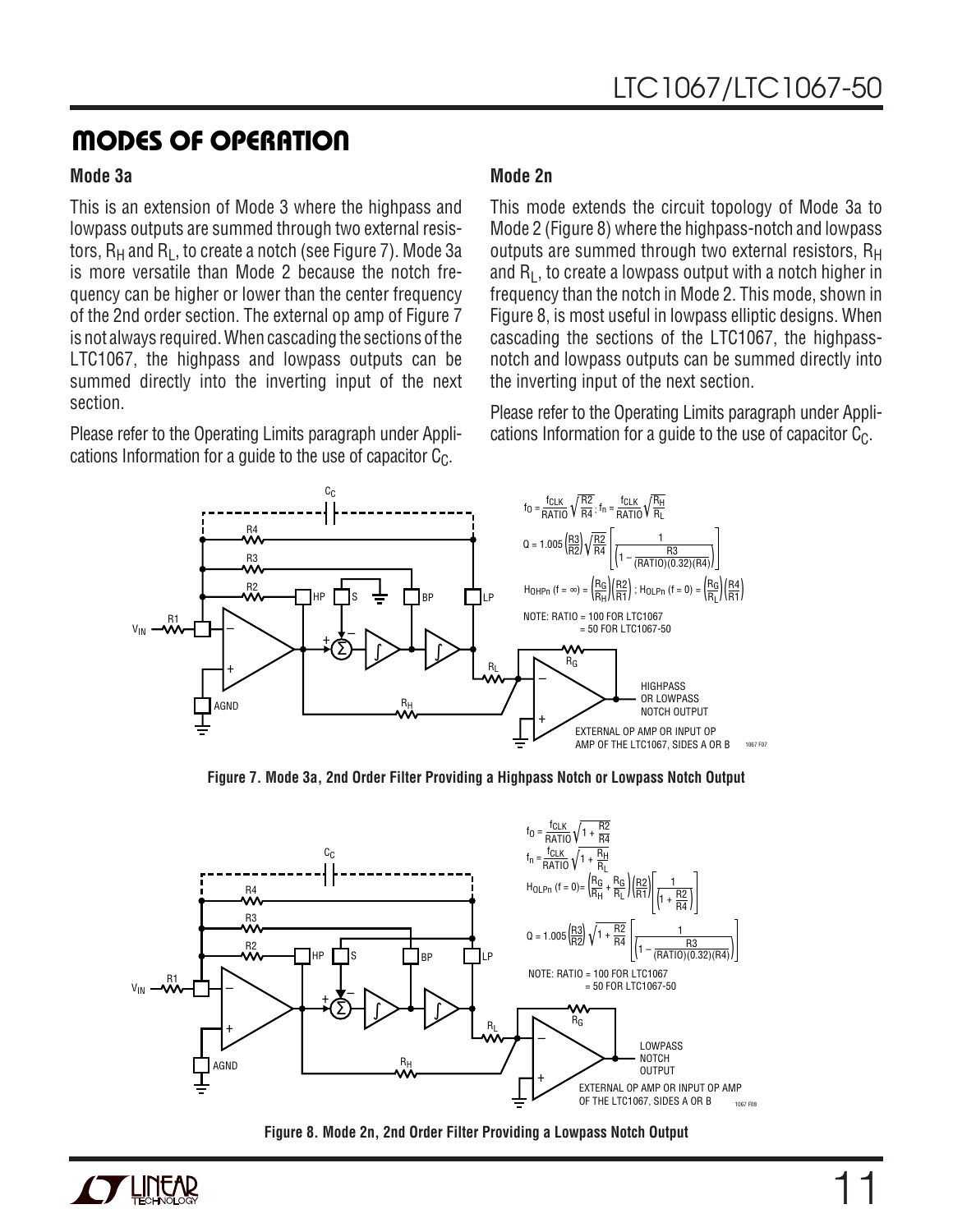A switched-capacitor integrator generally exhibits a higher input offset than a discrete RC integrator. The larger offset is mainly due to the charge injection from the CMOS switches into the integrated capacitor. The integrator's op amp offset, typically a couple of millivolts, also adds to the overall offset value. Figure 9 shows the input offsets from a single 2nd order section. Table 2 lists the formula for the output offset voltage for various modes and output pins.



**Figure 9. Block Diagram of a 2nd Order Section Showing the Input Offsets**

### **Operating Limits**

The Maximum Q vs Frequency  $(f_0)$  graphs, under Typical Performance Characteristics, define an upper limit of operating Q for each LTC1067 (or LTC1067-50) 2nd order section. These graphs indicate the power supply,  $f_0$  and Q value conditions under which a filter implemented with an LTC1067 will remain stable when operated at temperatures of 70°C or less. For a 2nd order section, a bandpass gain error of 3dB or less is arbitrarily defined as a condition for stability.

When the passband gain error begins to exceed 1dB, the use of capacitor  $C_C$  will reduce the gain error (capacitor  $C_C$  is connected from the lowpass node to the inverting node of a 2nd order section). Please refer to Figures 3 through 8. The value of  $C_C$  can be best determined experimentally, and as a guide it should be about 5pF for each 1dB of gain error and not to exceed 15pF. When operating the LTC1067 near the limits defined by the Typical Performance Characteristics graphs, passband gain variations of 2dB or more should be expected.

#### **Clock Feedthrough**

Clock feedthrough is defined as the RMS value of the clock frequency and its harmonics that are present at the filter's output pins. The clock feedthrough is tested with the filter's input grounded and depends on PC board layout and on the value of the power supplies. With proper layout techniques, the typical values of clock feedthrough are listed under Electrical Characteristics.

Any parasitic switching transients during the rising and falling edges of the incoming clock are not part of the clock feedthrough specifications. Switching transients have frequency contents much higher than the applied clock; their amplitude strongly depends on scope probing techniques as well as grounding and power supply bypassing. The clock feedthrough, can be greatly reduced by adding a simple RC lowpass network at the final filter output. This RC will completely eliminate any switching transients.

#### **Wideband Noise**

The wideband noise of the filter is the total RMS value of the device's noise spectral density and is used to determine the operating signal-to-noise ratio. Most of its frequency contents lie within the filter passband and cannot be reduced with post filtering. For a notch filter the noise of the filter is centered at the notch frequency.

The total wideband noise ( $\mu V_{\rm RMS}$ ) is nearly independent of the value of the clock. The clock feedthrough specifications are not part of the wideband noise.

For a specific filter design, the total noise depends on the Q of each section and the cascade sequence.

| <b>MODE</b>    | VOSHP/N                                                                                                        | <b>VOSBP</b>     | VOSLP                                                                                          |
|----------------|----------------------------------------------------------------------------------------------------------------|------------------|------------------------------------------------------------------------------------------------|
|                | $V_{OS1}$ [1 + (R2/R3) + (R2/R1)] – (V <sub>0S3</sub> )(R2/R3)                                                 | V <sub>OS3</sub> | $VOSHP/N - VOS2$                                                                               |
| 1 <sub>b</sub> | $V_{OS1}$ [1 + (R2/R3) + (R2/R1)] – (V <sub>0S3</sub> )(R2/R3)                                                 | V <sub>OS3</sub> | $(V_{\text{OSHP/N}} - V_{\text{OS2}})[1 + (\text{R5/R6})]$                                     |
| C.             | $V_{0S1}$ [1 + (R2/R3) + (R2/R1) + (R2/R4) – (V <sub>0S3</sub> )<br>$(R2/R3)[R4/R2 + R4] + (V0S2)(R2/R2 + R4)$ | V <sub>OS3</sub> | $V_{\text{OSHP/N}} - V_{\text{OS2}}$                                                           |
|                | V <sub>OS2</sub>                                                                                               | V <sub>OS3</sub> | $V_{OS1}$ [1 + (R4/R1) + (R4/R2) + (R4/R3)] – (V <sub>0S2</sub> )<br>$(R4/R2) - (V0S3)(R4/R3)$ |

**Table 2. Output DC Offsets for a Second Order Section**

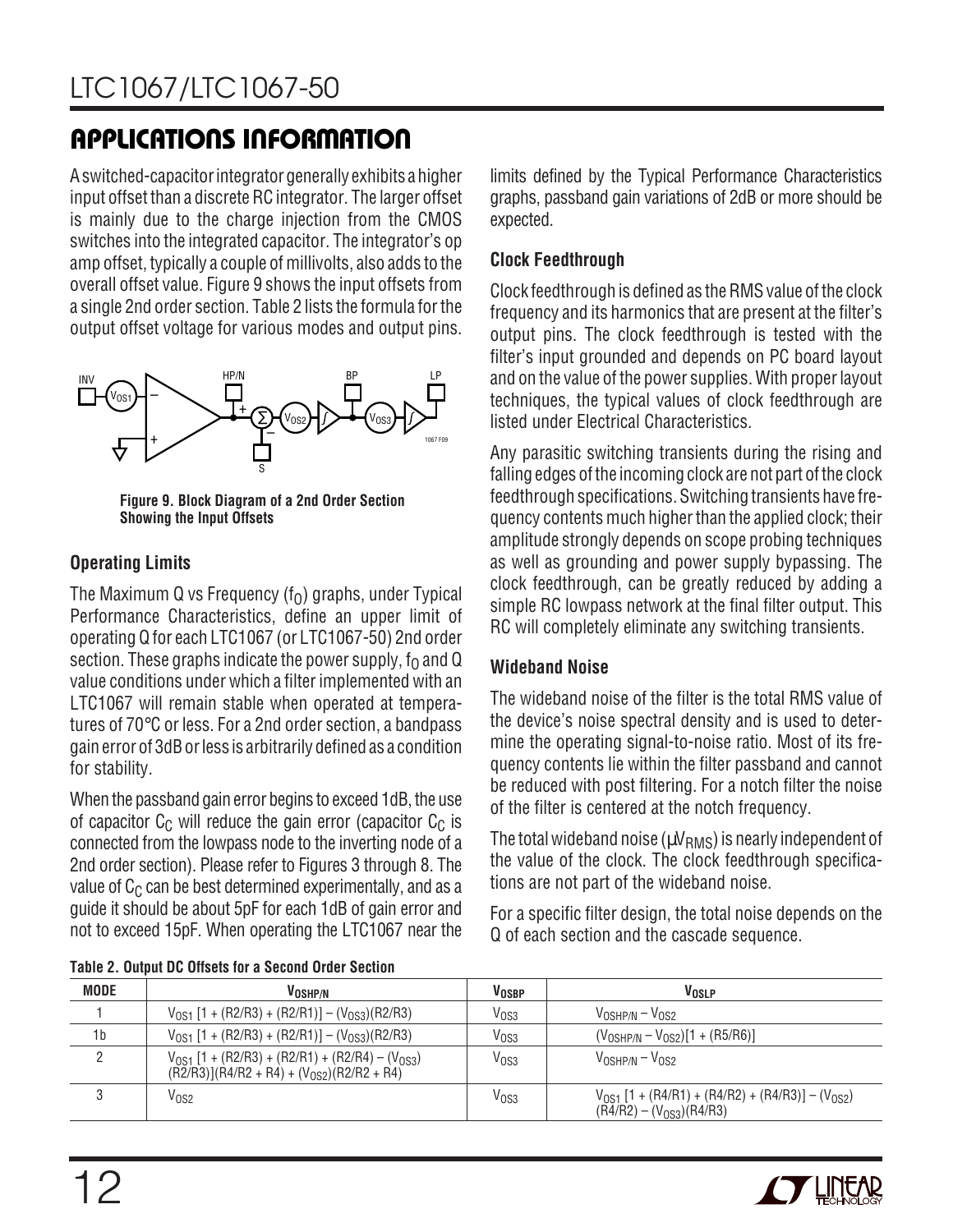#### **Aliasing**

Aliasing is an inherent phenomenon of switched-capacitor filters and occurs when the frequency of the input signals that produce the strongest aliased components have a frequency,  $f_{IN}$ , such as  $(f_{SAMPI ING} - f_{IN})$  that falls into the filter's passband. For both the LTC1067 and the LTC1067-50, the sampling frequency is twice  $f_{\text{Cl K}}$ . If the input signal spectrum is not band limited, aliasing may occur.

### **Output Loading**

The op amps on the LTC1067/LTC1067-50 have a rail-torail output stage. The output loading issues can be divided into resistive loading effects and capacitive loading effects.

Resistive loading effects the maximum output signal swing. This effect is shown in the typical performance curves. Note that the load on the output must include both the feedback resistor and any external load resistor. For example, consider the following situation: the part is running on split power supplies, the section is configured in Mode 3, the R4 resistor is 20k and an external 20k load is connected from the LP node to ground. The load on the LP output is 20k in parallel with 20k, or 10k. All testing on the LTC1067/LTC1067-50 is done with a 10k load. For the best results, the load resistance on all output pins should be at least 10k.

Capacitive loading reduces the stability of the op amps. The signal at the output of a switched-capacitor filter is composed of a series of very small steps. The op amp must respond to a step and fully settle before the next step. As the stability of the op amp is decreased, the output step response has increased ringing and a much longer settling time. This longer settling time drastically lowers the maximum usable clock speed and introduces errors. If the capacitive loading is sufficiently high, the stability will be decreased to the point of oscillation at the output.

The LTC1067/LTC1067-50 are sensitive to capacitive loading. Capacitive loading should be kept below 20pF. Good, tight layout techniques should be maintained at all times. These parts should not drive long traces and never drive a long coaxial cable. When probing the LTC1067 or LTC1067-50, always use a 10 $\times$  probe. Never use a 1 $\times$ probe. A standard  $10\times$  probe has a capacitance of  $10pF$  to 15pF while a  $1\times$  probe's capacitance can be as high as 150pF. The  $1\times$  probe will probably cause oscillation.

#### **What to Do with an Unused Section**

If the LTC1067 or LTC1067-50 is used as a single 2nd order filter, the other 2nd order section is not used. Do not leave this section unconnected. If the section is unconnected, inputs and outputs are left to float to undetermined levels and oscillation may occur. The unused section should be connected as shown in Figure 10.



**Figure 10. Connections for an Unused Section**

### **Output Voltage Swing on a Single Supply Voltage**

The typical performance curves show the output voltage swing limitations. The curves show the output signal swing, in volts peak-to-peak, versus the output load resistance. The peak-to-peak swing is limited by the following three considerations: the op amp's output swings closer to the negative supply than the positive supply, the AGND pin is biased at the midpoint of the supplies and all operating modes are inverting.

The op amps in the LTC1067/LTC1067-50 swing closer to the negative supply rail than the positive supply rail. The positive output voltage swing for single supply operation is shown in Figures 11 and 12. The negative output voltage swing is about 15mV for the LTC1067 and 10mV for the LTC1067-50. The negative output voltage swing is nearly independent of load resistance since the load in this case is connected to the V– supply rail.

For single supply applications, the on-chip resistor divider sets the voltage at the AGND pin to the midpoint of the V<sup>+</sup> and V– potentials. The AGND voltage is the reference for all internal op amps. If the input to the filter is at the  $V^-$  rail,

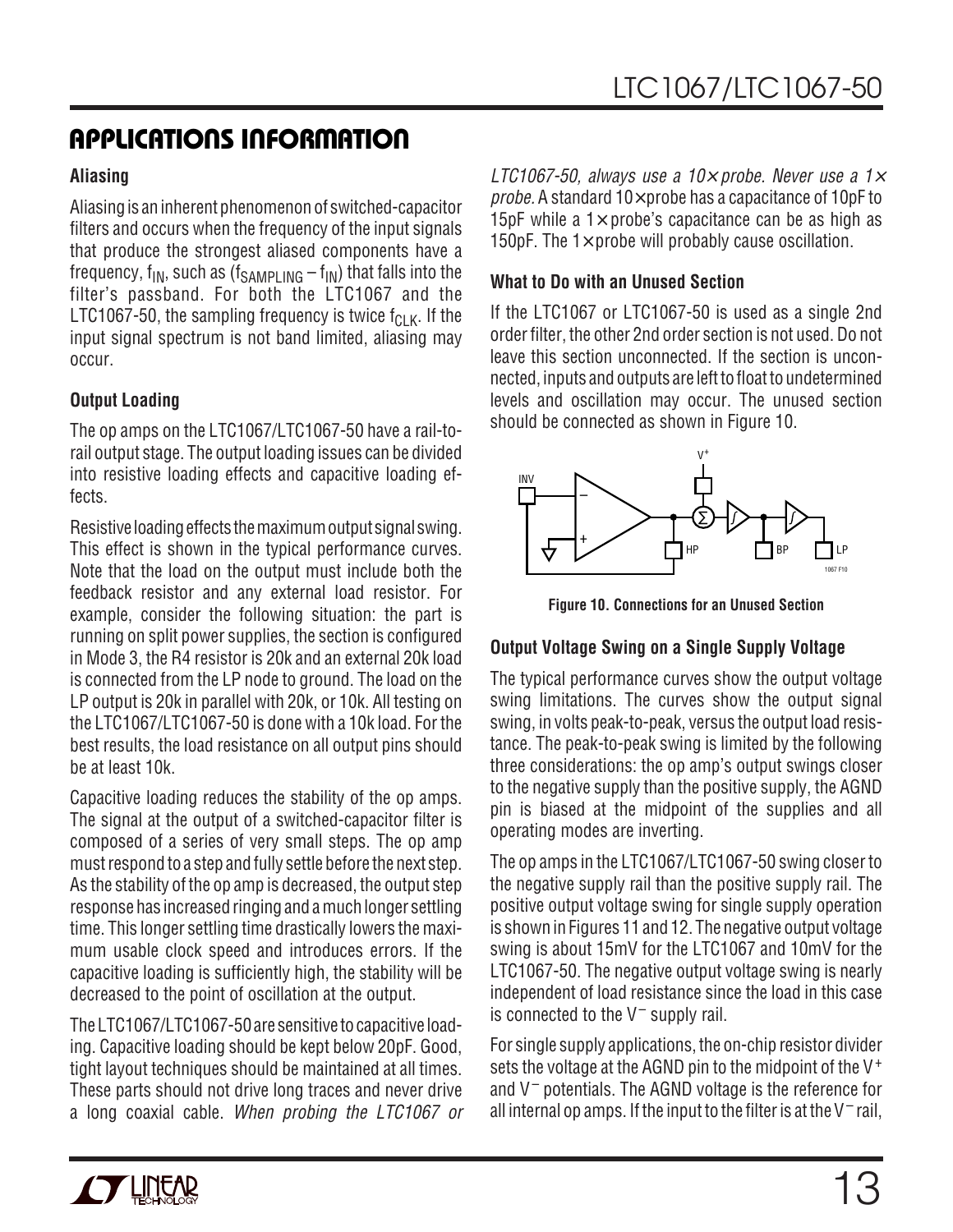

**Figure 11. LTC1067/LTC1067-50 Positive Output Voltage Swing vs Load Resistance, 5V Supply**



**Figure 12. LTC1067/LTC1067-50 Positive Output Voltage Swing vs Load Resistance, 3.3V/3V Supplies**

the output of the first section is near the positive rail (operating modes invert the signal). The output of the first stage will saturate at about 250mV (typical for 5V supply) from positive supply. The output from the second stage will be 250mV from the negative supply rail (assuming inversion again) even though the op amp's output is capable of swinging to within 15mV.

The positive output voltage swing being less than the negative swing, coupled with the AGND potential set at the midpoint of the supplies and inverting of the signal, yields the following equation for peak-to-peak output swing:

 $V_{P-P}$  Swing =  $(V^+ - V^-) - 2(V^+ - V_{POSITIVE}$  SWING)

Many applications are more concerned with the negative output swing than the positive output swing. Interfacing to an ADC running on a single 5V supply with a 4.096 reference voltage is a standard example. The LTC1067 or LTC1067-50 will easily reach the 4.096V level for a fullscale reading. The issue is how close does the output go to ground. The further the output is from ground, the more codes that are essentially lost. The previous example demonstrated that the lowest output voltage would be about 250mV, although, as is shown below, 15mV is achievable.

To achieve a lower negative output swing voltage, the AGND voltage must be adjusted down below the midpoint. The AGND voltage is determined by two equal, on-chip resistors. These resistors are typically 15k each. While the ratio of these two resistors is tightly matched, the absolute value of the resistors is not tightly controlled. Adjusting the AGND voltage by simply adding an external resistor can be done, but caution must be exercised.

In Figure 13, a resistor is used to adjust the AGND voltage for use with a 5V powered ADC with a full-scale input of 4.096V. The resistor value was chosen carefully to assure that a 4.096V input signal to the filter yields a full-scale reading from the ADC and a 0V input signal gives the lowest possible value (15mV for the LTC1067 and 10mV for the LTC1067-50). The circuit works well over temperature and part variations. For this application, the 5V supply must be above 4.75V.



**Figure 13. Power and AGND Connections for 5V ADC with 4.096V Full Scale**

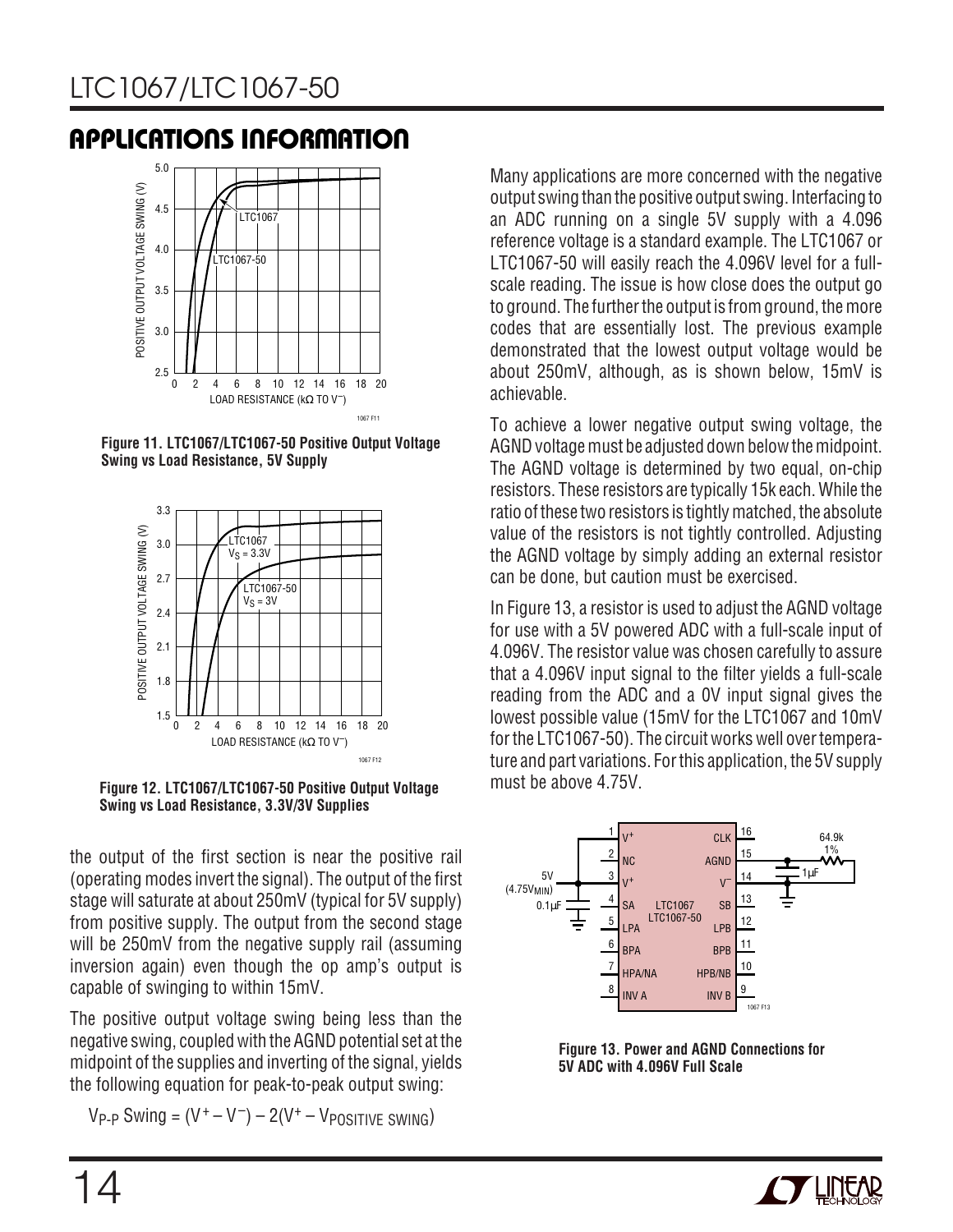Figure 14 illustrates how a resistor adjusts the AGND voltage for use with a 3V/3.3V powered ADC with a fullscale input of 2.048V. As in the previous circuit, the resistor value was chosen carefully to assure that a 2.048V input signal to the filter yields a full-scale reading from the ADC and a 0V input signal gives the lowest possible value. For this application, the power supply must be above 2.7V for an LTC1067-50 filter and above 3V for an LTC1067 filter.



**Figure 14. Power and AGND Connections for 3V/3.3V ADC with 2.048V Full Scale**

### **Semi-Custom Filter Program**

Linear Technology has in place a program to deliver fully integrated filters, custom designed for any specified application. These semi-custom filters are based on an existing universal filter product with integrated, on-chip resistors. The final filter is then tested to the exact parameters defined for the application. The final result is a fully integrated, accurately tested solution in a smaller package. For the LTC1067 or LTC1067-50 parts, a semicustom filter comes in the SO-8 package and requires only a clock and a decoupling capacitor. For more details on the semi-custom filter program, contact Linear Technology's marketing department.

#### **Demonstration Board**

There is a demonstration board available for the LTC1067/ LTC1067-50. Demonstration board 150A has the LTC1067 part installed and the board 150B has the LTC1067-50 installed. The schematic for the board is shown in Figure 15 and the assembly drawing is shown in Figure 16. To

obtain a demonstration board, call your local representative or Linear Technology's marketing department.

The demonstration board has all integrated circuits, connectors and decoupling capacitors installed. The board is ready to be configured with the appropriate resistors and jumper connections.

There are two sets of power supply connections. One is for the LTC1067/LTC1067-50 and the other is for the buffering op amp on the board. Having separate connections gives the board the most flexibility. The two sets of supplies can be connected together if a common supply is desired.

When configuring the board for split supply operation, a jumper wire must be installed in the JPAGND position. This connects the AGND pin of the device to the ground plane of the board. The JPVNEG jumper must be left open. The power supply is then connected to  $V^+$ ,  $V^-$  and GND turrets (all of the GND turrets on the board are the same). For single supply operation, insert a wire in the JPVNEG jumper and leave the JPAGND jumper open. This connects the  $V^-$  pin to the board's ground plane. The JPAGND jumper must be left open so that the on-chip resistor network can set the AGND potential at the midpoint of the supply. Connect the power supply to  $V^+$  and any GND turret. The  $V^-$  turret can be left open or shorted to the adjacent GND turret. If the buffering op amp is run on the same single voltage supply, the VOA<sup>+</sup> turret and the  $V^+$ turrets must be connected together and the VOA– turret must be shorted to the adjacent GND turret.

The J1 BNC connector is the clock input. There is a 200 $\Omega$ series resistor connected between the connector and the CLK pin of the part. This resistor, coupled with the CLK pin's input capacitance, slows down the rise and fall times of the clock signal and decreases high frequency coupling. The clock input is not terminated to  $50\Omega$  or  $75\Omega$ . An external terminator should be used.

Jumpers JP51 and JP61 are connected in parallel with R51 and R61 respectively. Jumper JP51 connects the LPA pin of the part with the SA pin. This can be used for operating modes 1 or 2. Alternatively, a 0Ω resistor in the R51 position fulfills the same requirement. The JP61 jumper connects the SA pin of the part to the AGND pin.

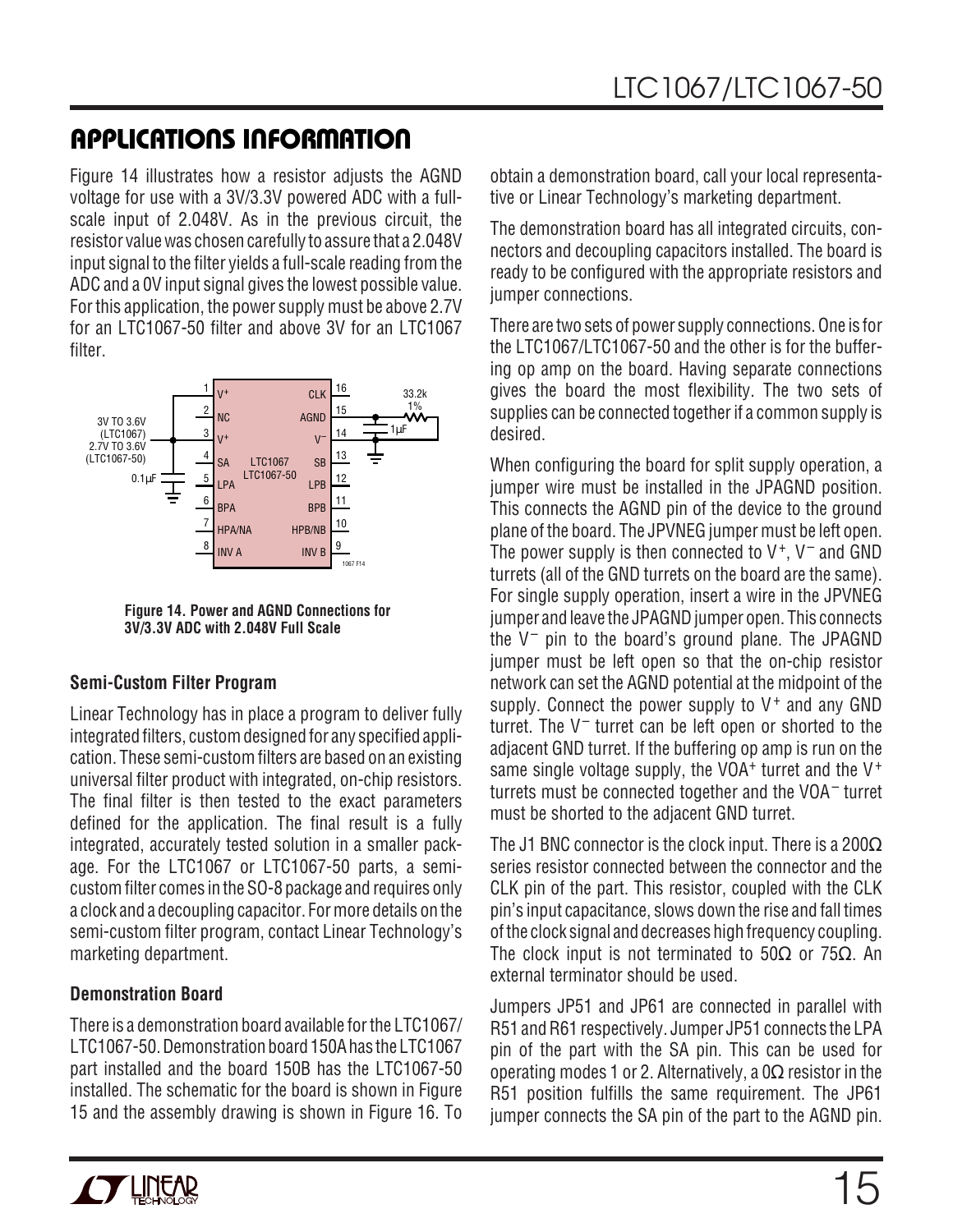This would be used for operating Mode 3. Here, a  $0\Omega$ resistor in the R61 position also works. Jumpers JP52 and JP62 perform the same functions on the B side of the part.

The buffering amplifier can be configured for inverting or noninverting operation. For inverting applications, connect jumper JP2 positions 1 and 2. Additionally, connect jumper JP4 for split supply applications or JP8 for a single supply. For a noninverting application, connect jumper JP2 positions 2 and 3.

Several other jumpers should be connected as follows:

- JP1: Install a jumper wire from position 1 to position 2, leave the other positions open.
- JP5: Install a jumper wire if split supply, leave open if single supply.
- JP6: Leave open.
- JP7: Install a jumper wire.
- JP9: Install a jumper wire if single supply, leave open if split supply.



**Figure 15. Schematic for the LTC1067/LTC1067-50 Demo Board**

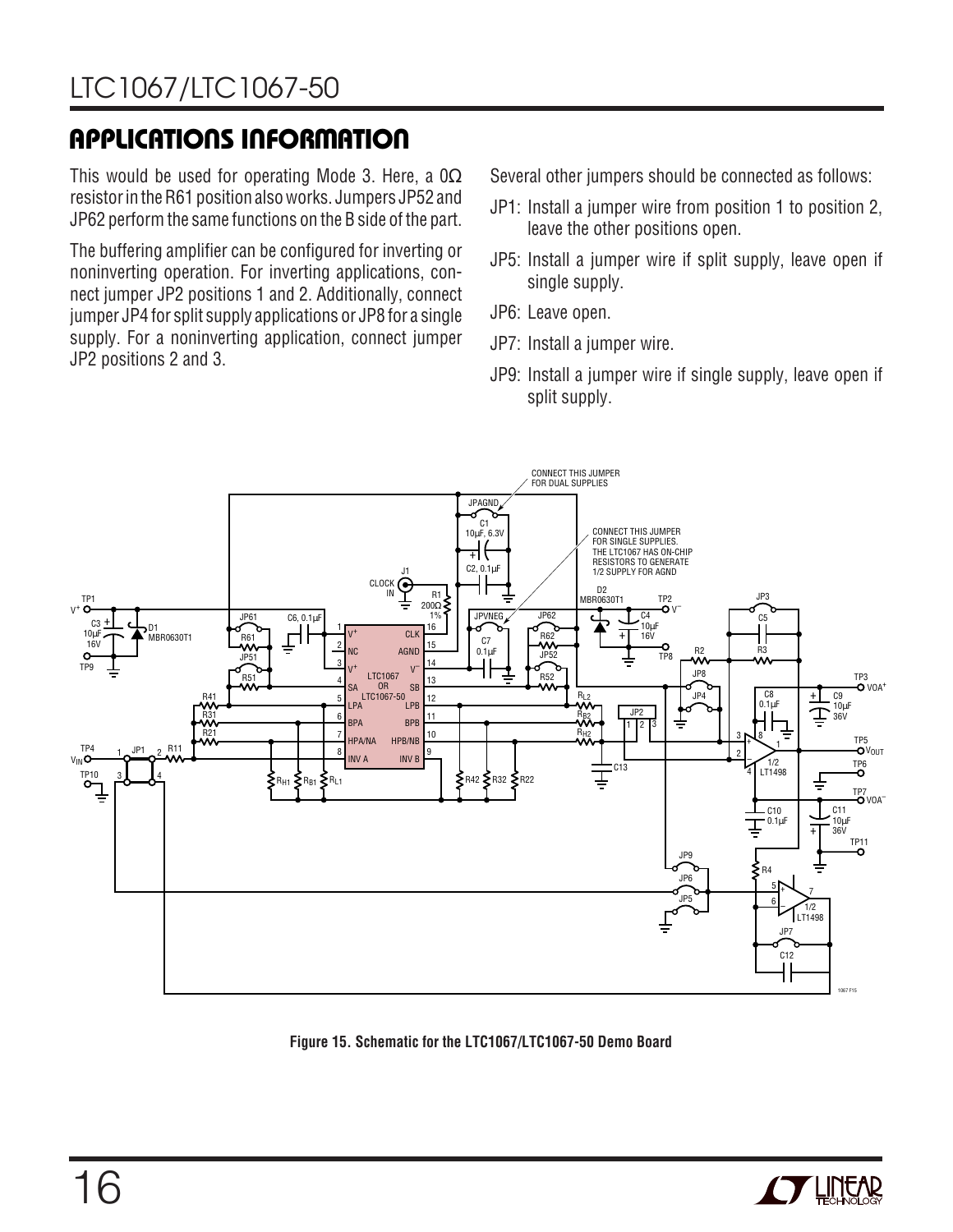

**Figure 16. Silkscreen for the LTC1067/LTC1067-50 Demo Board**

### **TYPICAL APPLICATIONS U**



**Frequency Response (f<sub>CUTOFF</sub> = 10kHz) <b>Passband Gain Variation Due to C**<sub>IN</sub>





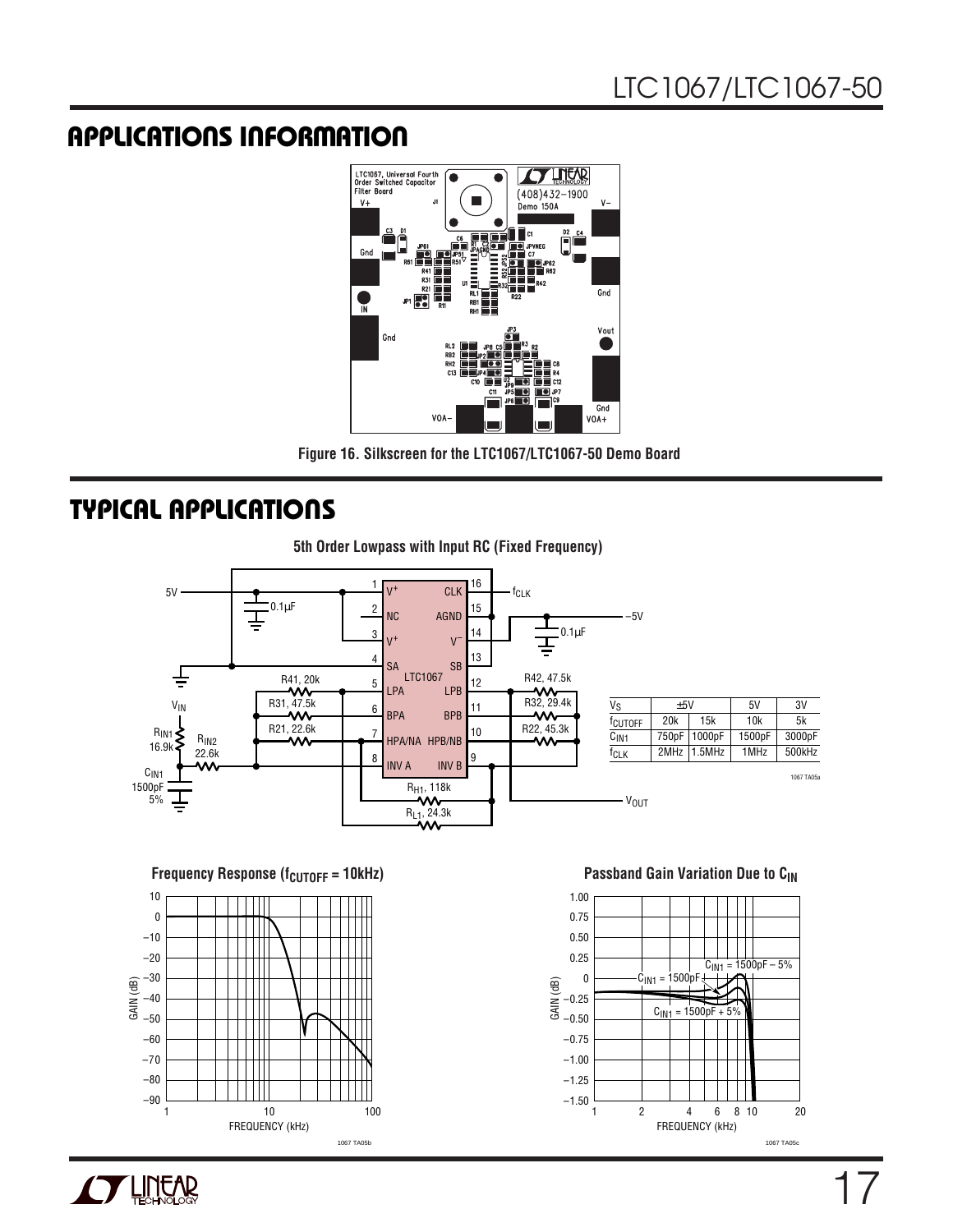### **TYPICAL APPLICATIONS U**



#### **1kHz Linear Phase Bandpass Filter**

**Gain and Group Delay vs Frequency**





#### **Single Supply, 4th Order Bandpass Filter fCENTER = fCLK/64, –3dB BW = fCENTER/20**



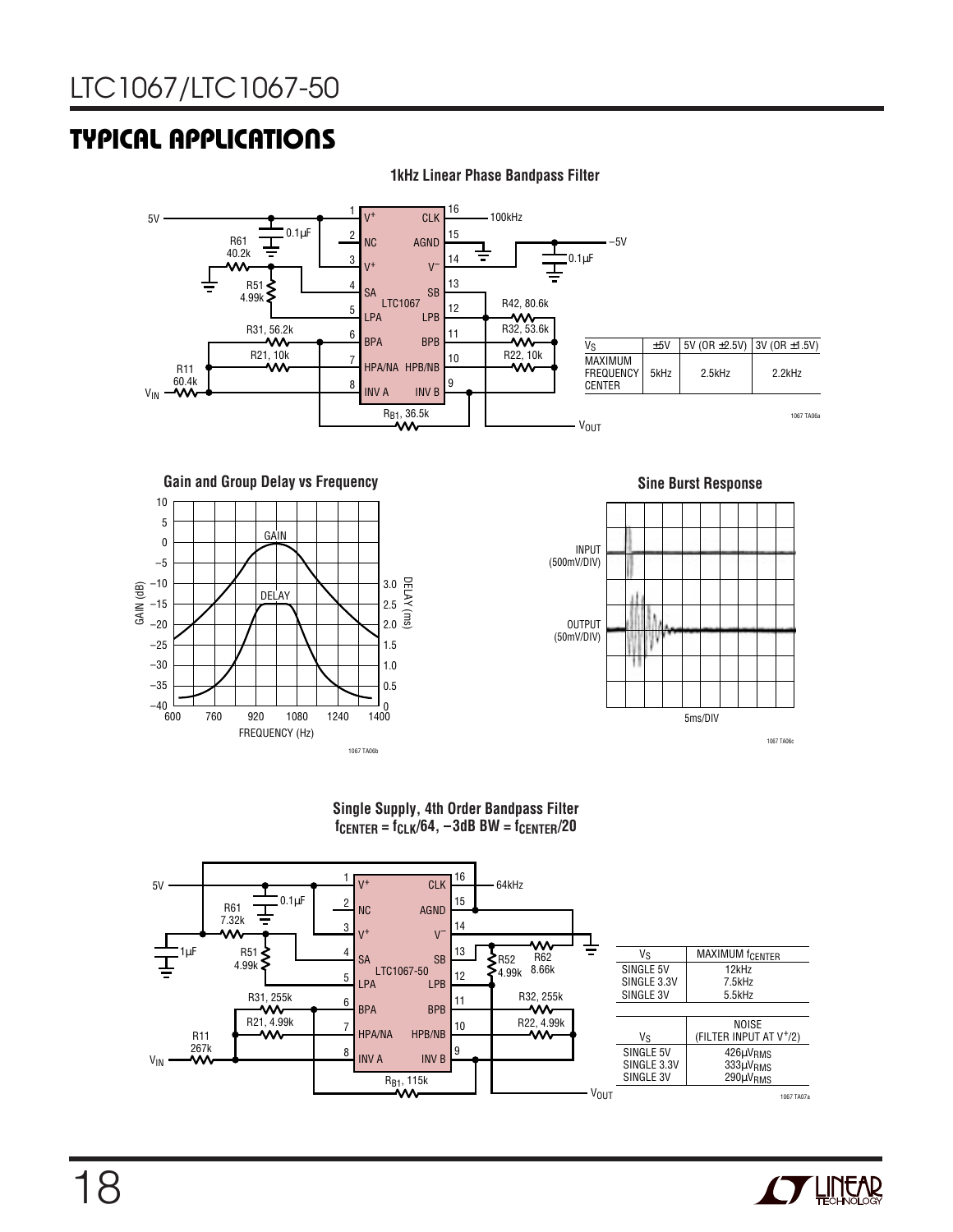### **TYPICAL APPLICATIONS U**



**Single Supply, 4th Order Bandpass Filter**  $V_S = 5V$ ,  $f_{CLK} = 64kHz$ 

### **PACKAGE DESCRIPTION U**

**Dimensions in inches (millimeters) unless otherwise noted.**



Information furnished by Linear Technology Corporation is believed to be accurate and reliable. However, no responsibility is assumed for its use. Linear Technology Corporation makes no representation that the interconnection of its circuits as described herein will not infringe on existing patent rights.